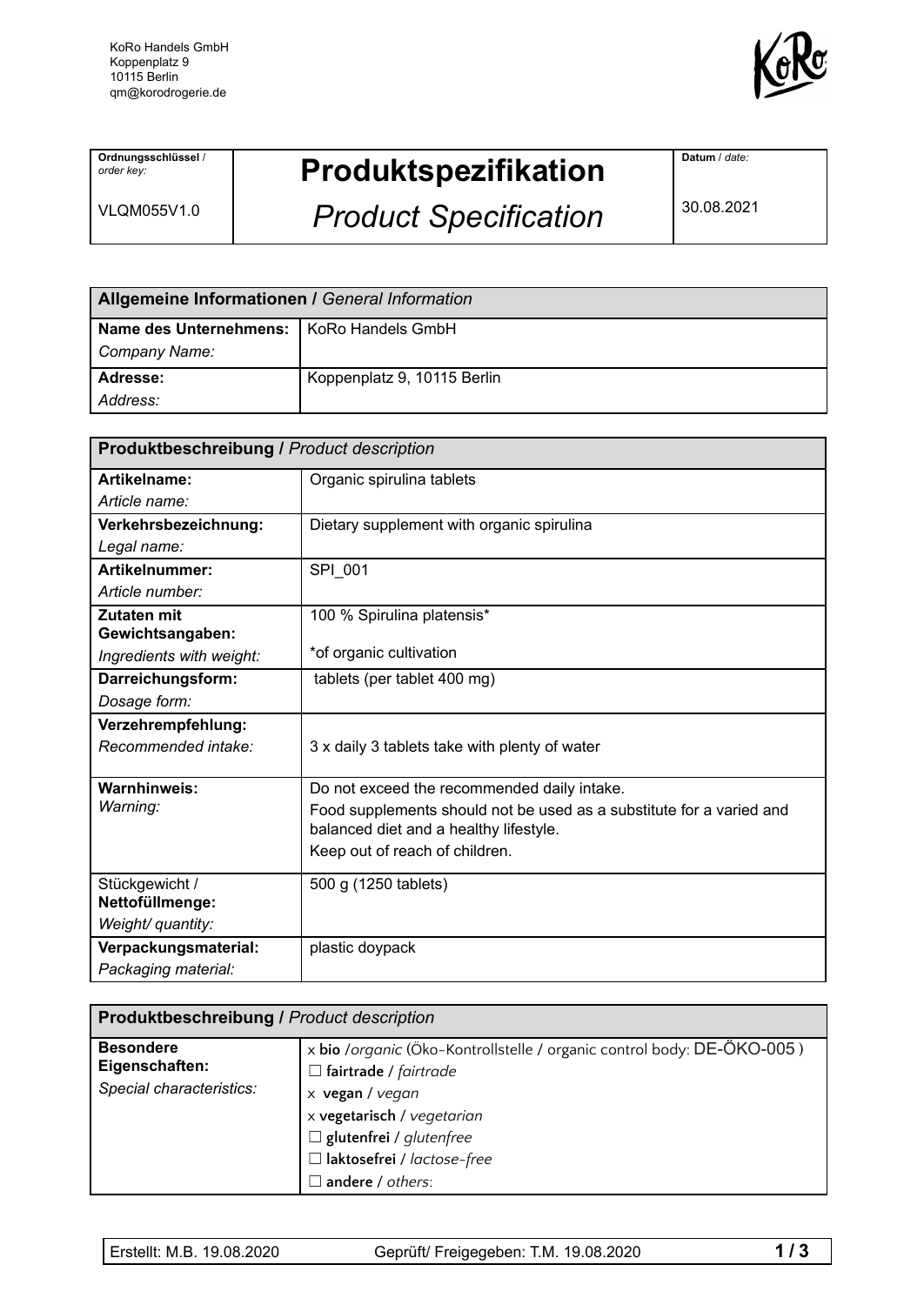

| Sensorische Beschreibung / Sensorical description |                                                   |  |
|---------------------------------------------------|---------------------------------------------------|--|
| <b>Aussehen / Farbe:</b>                          | medium to dark green powder, pressed into tablets |  |
| Appearance / Colour:                              |                                                   |  |
| Geschmack:                                        | typical without foreign taste                     |  |
| Flavour:                                          |                                                   |  |
| Geruch:                                           | typical without foreign odour                     |  |
| Odour:                                            |                                                   |  |
| Konsistenz:                                       | tablets                                           |  |
| Texture:                                          |                                                   |  |

| Charakteristische Inhaltsstoffe pro Tagesdosis I Characteristic ingredients per daily portion: |                                    |              |  |
|------------------------------------------------------------------------------------------------|------------------------------------|--------------|--|
| Inhaltsstoff / ingredient                                                                      | tägliche Menge / daily<br>Quantity | $\%$<br>NRV* |  |
| Spirulina platensis                                                                            | 3600 mg                            | $***$        |  |
|                                                                                                |                                    |              |  |
|                                                                                                |                                    |              |  |
|                                                                                                |                                    |              |  |
|                                                                                                |                                    |              |  |

## **\*% der Referenzmenge (NRV), gemäß VO (EU) Nr. 1169/2011**

*\*% of reference quantity (NRV), according to regulation (EU) Nr. 1169/2011*

*\*\** **Keine Nährstoffbezugswert (NRV) bekannt**

*\*\* no nutritient reference values (NRV) known*

| Lagerung und Haltbarkeit / Storage and Shelf Life |                    |  |
|---------------------------------------------------|--------------------|--|
| Optimale                                          | cool, dark and dry |  |
| Lagerungsbedingungen:                             |                    |  |
| Storage recommendations:                          |                    |  |
| Mindesthaltbarkeit:                               | 24 months          |  |
| Expected shelf life:                              |                    |  |

| Allergenkennzeichnung gemäß (EU) Nr. 1169/2011 /                                                                                                                                                                                                         |   |   |   |
|----------------------------------------------------------------------------------------------------------------------------------------------------------------------------------------------------------------------------------------------------------|---|---|---|
| Allergen Declaration according to regulation (EU) No. 1169/2011                                                                                                                                                                                          |   |   |   |
| Legende: Key                                                                                                                                                                                                                                             |   |   |   |
| Allergen ist in der Rezeptur enthalten / Allergen contained in recip<br>a.<br>Risiko der Kreuzkontamination ist möglich / Possible risk of cross contamination<br>b.<br>Allergen ist im Produkt nicht enthalten/ Allergen not contained in product<br>c. |   |   |   |
|                                                                                                                                                                                                                                                          | a | b | C |
| Glutenhaltiges Getreide / gluten-containing cereals<br>X                                                                                                                                                                                                 |   |   |   |
| Krustentiere / Crustaceans:<br>x                                                                                                                                                                                                                         |   |   |   |
| Ei $I$ Egg                                                                                                                                                                                                                                               |   | X |   |
| Fisch / Fish<br>x                                                                                                                                                                                                                                        |   |   |   |
| Soja / Soy                                                                                                                                                                                                                                               |   | x |   |
| Milch (Laktose) / Milk (lactose)                                                                                                                                                                                                                         |   | x |   |
| Erdnüsse / Peanuts<br>x                                                                                                                                                                                                                                  |   |   |   |
| Andere Schalenfrüchte* / Other edible nuts*<br>x                                                                                                                                                                                                         |   |   |   |